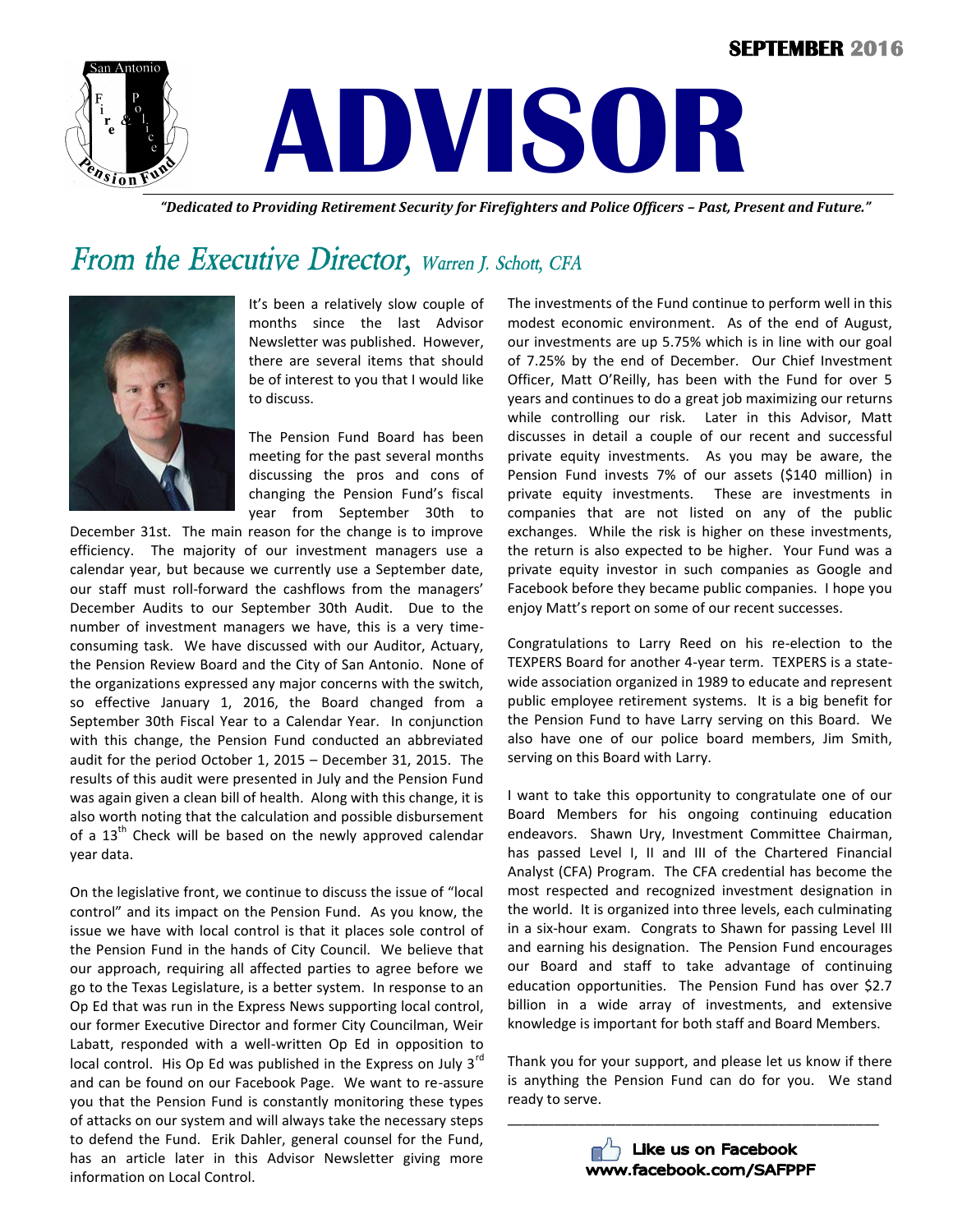# **Investment Market News & Information**

*Matthew O'Reilly, CFA, Chief Investment Officer*



Dealing with the financial aspects of retirement is often one of the largest issues and concerns for families. In fact, if an internet search is performed on retirement issues, almost all the articles written focus on money and health care. With increasing life expectancies, many people should anticipate a retirement lasting 30 plus years. Today, a 65 year old man will live until age 84.4 and woman until

86.7. With lower return expectations and increased volatility, a secure retirement for many could be stressful. For the members of SAF&P, financial issues are greatly resolved because of the pension.

Most financial advisors will recommend for individuals to replace 75% of their current income for retirement. The great thing for police and fire members is that if you have worked more than 27 years, you will surpass this replacement target. Being a police officer or firefighter is stressful enough but a secure retirement is one thing you should not stress over.

Furthermore, your pension fund is one of the best funded in the country. Since we are in such a great financial position, we maintain a well-diversified mix of investment strategies. One of the better asset classes has been real estate. The Pension Fund generated 15.0% and 14.5% over the past 3 and 5 years respectively. Most of our real estate is invested in the United States but we have increased our global exposure a small amount. Thinking globally, we believe, should increase the return opportunities and reduce risk long-term.

One example of a deal we became involved in 2013 is "Project Seed". Our advisor Townsend, a global real estate consulting firm, along with China Logistics Property Holdings, successfully listed the project on the Hong Kong Stock Exchange. Under the Project Seed sales agreement, the partnership exchanged equity interests in 17 logistic projects for a combination of cash proceeds, listed company shares, and a \$50m promissory note. For the Pension, this was roughly a \$4 million investment in which we already got back \$3 million and still have a remaining \$3.65 million in market value. It is fantastic to get most your money back and ride the upside.

Another exciting transaction the Pension has an investment in is Jet.com. You might remember the commercial where the actor's mind blows into a purple cloud of smoke because of the unbelievable low prices. Our manager, WesternTech, provided a loan to Jet.com and was able to buy stock at a discounted price. Recently, Walmart agreed to acquire Jet.com in order to compete with Amazon Prime. This deal highlights Walmart's interest in competing directly with Amazon online in the years ahead. It was not a large loan but similar to "Project Seed", we got all our money back and still have 3 times our money in equity.

We are always on the lookout for opportunities where we can get a very good return and protect on the downside. Jet.com and Project Seed are just two examples of hard work put forth by a team of people. The Board, Staff, and Advisors will continue to work hard finding good risk versus reward trade-offs for the benefit of the Pension.

### **BENEFITS SPOTLIGHT: Active Member Death Benefits**



 *Dean Pearson, Active Fire Representative*

Recently, I have been approached with questions regarding death benefits for beneficiaries. It seems there has been some incorrect information being disseminated, so I want to take the opportunity to clarify the numerous death benefits that are provided by our pension fund. There is no doubt that this is a complicated issue and we always prefer you ask your pension representative or a member of the staff if you have any questions regarding pension issues. So let me begin and hopefully provide some beneficial information regarding the Pension Fund's death benefits.

#### **Active Member Death Benefits**

The benefits paid when an active member dies depend on whether or not the death is in the line of duty and whether or not the member has beneficiaries. A beneficiary is a surviving spouse, child under 18 years of age, or a disabled and wholly dependent child 18 years of age or older. Pension fund beneficiaries are determined by our Pension Law; they are not designated by the member. **(Article continues on Page 3)**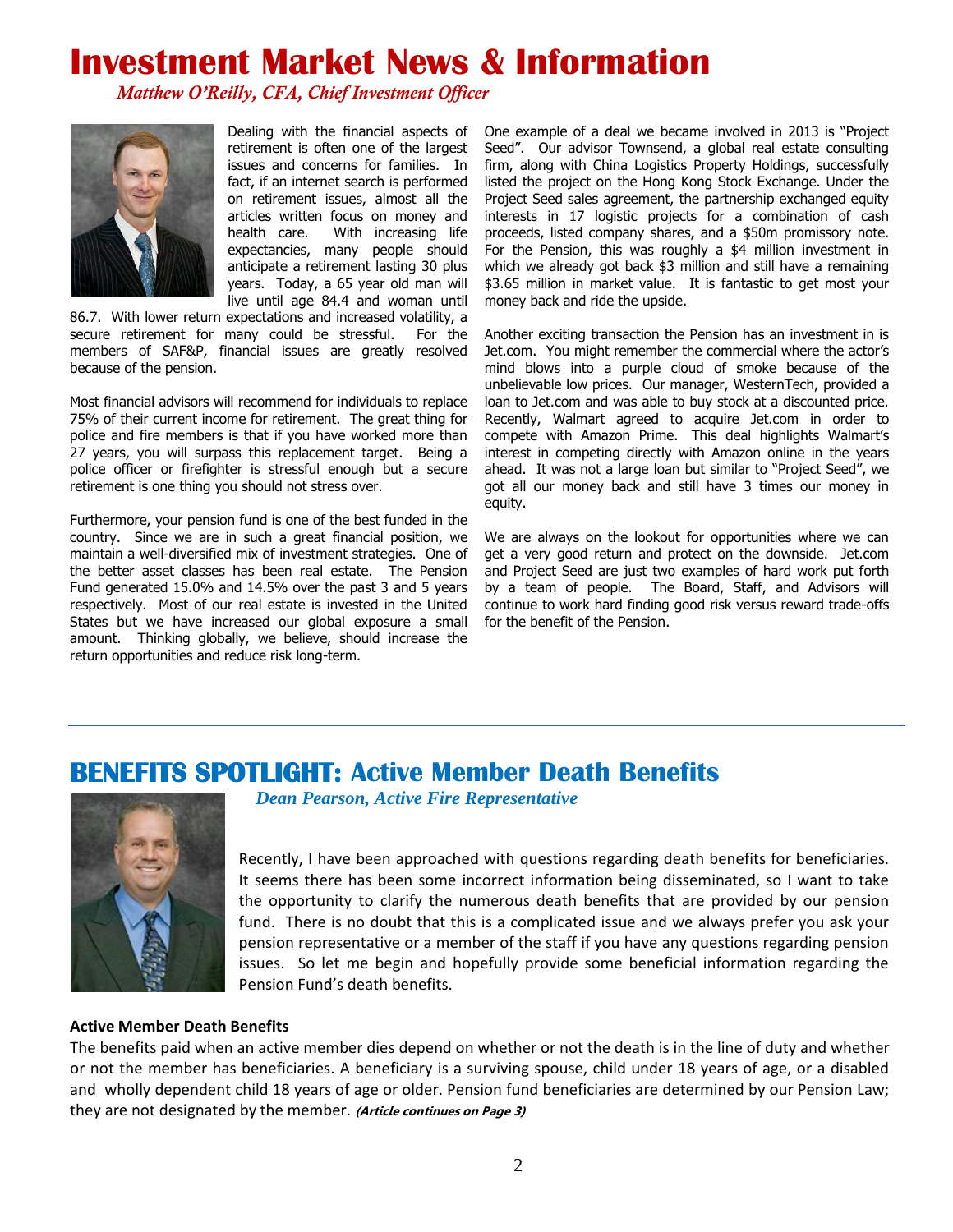### **BENEFITS SPOTLIGHT: Active Member Death Benefits (Continued from Page 2)**

If a member dies **in the line of duty** and has one or more beneficiaries, the benefit is a monthly annuity of 100% of the member's salary. In addition, this monthly annuity is not subject to federal income tax. If the member leaves a surviving spouse and children, the benefit is split 75% to the surviving spouse and 25% to the child or children. Benefits paid to a minor child cease at age 18 unless the child is disabled and wholly dependent. When all children are no longer eligible for benefits, the surviving spouse then receives 100% of the benefit. The surviving spouse receives this benefit until death.

If an active member dies in the line of duty leaving no beneficiary, a lump sum payment is made to the estate of the member. The lump sum amount is the member's average annual salary multiplied by the vesting percentage based on service credit multiplied by 10. There is no minimum vesting percentage used in this calculation. The only minimum is that the estate will receive at least a refund of the member's contributions.

An example will show how different the benefit can be depending on the existence of beneficiaries. A member has one year of service credit in the Pension Fund, a current annual salary of \$48,000, and an average annual salary of \$47,000. If a member dies in the line of duty leaving a surviving spouse only, the surviving spouse will receive a monthly annuity of \$4,000 (\$48,000 / 12 months) for life. If a member dies in the line of duty leaving no beneficiary, the estate will receive a one-time lump sum payment of \$10,575 (\$47,000 X 2.25% X 10).

If an active member's death is **not in the line of duty** and the member leaves one or more beneficiaries, the benefit is a monthly annuity equal to the member's average monthly salary multiplied by the greater of 50% or the member's vesting percentage (not to exceed 80%). If a member has 21 years or less of service credit, the percentage used in the calculation is 50%. If a member has 27 years or more of service credit, the percentage used in the calculation is 80%. If a member has between 21 and 27 years of service credit, the vesting percentage of the member is used. If the member leaves a surviving spouse and children, the benefit is split 75% to the surviving spouse and 25% to the child or children. The rules concerning this split are the same as described for line of duty death.

If the member was vested, the surviving spouse may elect a backDROP lump sum payment and a reduced monthly annuity. This option is NOT available in a line of duty death.

If an active member leaves no beneficiary in a non-line of duty death, a lump sum payment is made to the estate of the member. The calculation is the same as in the case of a line of duty death. The lump sum amount is the member's average annual salary multiplied by the vesting percentage based on service credit multiplied by 10. There is no minimum vesting percentage used in this calculation. The only minimum is that the estate will receive at least a refund of the member's contributions.

An example will show the difference with or without beneficiaries. A member has 8 years of service credit and an average annual salary of \$60,000. With beneficiary, the monthly annuity is \$2,500.00 ((\$60,000 / 12 months) X 50%). Without beneficiary, the one-time lump sum payment is \$108,000.00 (\$60,000 X (8 X 2.25%) X 10).

The monthly annuity payments are made to surviving spouses and children. If no beneficiary, the lump sum payment is made to the estate. You need to have a current will so the estate will distribute the lump sum payment as well as other estate assets as you wish.

As you can see, the benefits vary greatly depending on type of death, existence of beneficiaries, and service credit and salary of the member. It is important that you understand the benefits in your particular situation when planning for the financial security of your family and loved ones. And again, if you have any questions, please ask one of your representatives or a member of the pension staff.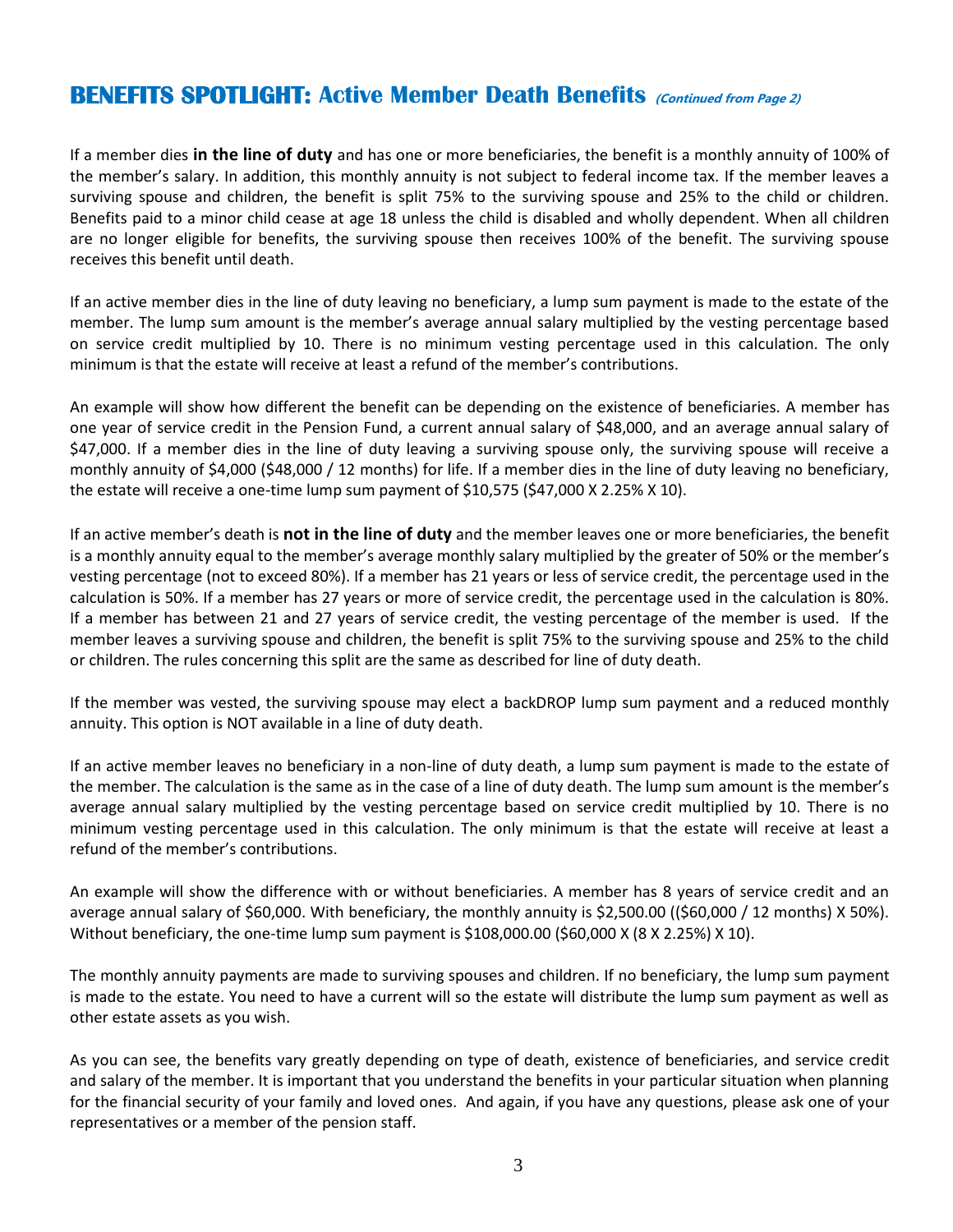## **Give Me Local Control or Give Me Death!**



*By Erik Dahler, General Counsel*

Okay, Patrick Henry never said that. But a lot of Texas Legislators and local politicians are (or something to that effect)! There has been a lot of talk about "local control" so we thought we'd take the opportunity to give you a few examples of how that would look, based on actual bills filed during

the 2015 legislative session. We fully expect even more similar bills during the upcoming 2017 session.

So, who doesn't want to take decisions about your pension health and benefits away from Austin and let the local powers-that-be (where the funds are actually generated) "control" things? Ask anyone on the street who doesn't know what "local control" means and why the current system affords plenty of local control and they will probably think it is a good idea!

But  $we$  know that currently, decisions about plan changes initiate with the membership and Board of Trustees and those decisions are scrutinized and subject to approval by the City Council. Once everyone is in agreement at the local level, the Legislature considers the changes and in effect, acts as a check-and-balance to help make sure the changes are fair and sustainable. In essence, the Legislature helps to make sure local politics don't produce unfair, unworkable, or unsustainable changes to the plan. Imagine if the City Council or even the membership, had too much power and could make whatever changes they want.

Well, giving the local politicians and staff too much power without a check and balance is exactly what "local control" is all about. Keep in mind, too much control without oversight is what has many pension funds in trouble. The common practice of skipping contribution payments is an example (politicians most often would rather fund high-profile projects).

So here are actual examples of some of the attempts at undoing the check-and-balance that were introduced in the last legislative session.

HB 2955 by Representative Klick (of Tarrant County) would have repealed all the local statutory pension plans (including this one). In place of each statutory plan, a loose framework of "stakeholders" would have been established to negotiate and produce a revised set of rules and procedures pertaining to contributions, eligibility, benefits, and administration of benefits. The stakeholders were to include the fund board, city council, a retiree committee and an active member (employee) committee. As bad as this bill was, at least it required some input by the membership, as opposed to other bills below. Once a new set of rules and procedures was crafted, each stakeholder group was to vote on adoption. The bill didn't address what happens if there was a failure to adopt; and remember, the pension law would have been repealed, so there was no fallback!

HB 2608 by Representatives Murphy (of Harris County), Schaefer (of Smith/Tyler Counties), and Stephenson (of Ft. Bend County) would have allowed municipal plan sponsors (such as San Antonio) to supersede provisions of a plan,  $by$ ordinance or resolution, including any provision relating to the benefits, participation and eligibility requirements, funding source or amount, and administration of the plan. So much for letting the members have a say! Word is, Representative Murphy fully intends to refile and push this even harder in the next session!

SB 1994 by Senator Bettencourt (of Harris County) is similar but it would have applied only to persons who become members after a certain date, and it also included an option to transition to a DC plan. That is the end-game of the "local control" tactic, whether these bills actually say it or not. It's in every playbook of the anti-defined-benefit advocates!

We will keep the membership updated and will continue to defend against these attacks. If you have any questions, contact the Chair of the Legislative Committee/Active Police Representative Sgt. James Smith or Board Chairman/Active Fire Representative J.T. Trevino.



## **LEST WE FORGET**

*By Henry Trevino, Retiree Health Care Fund*

It was September 11<sup>th</sup>, 2006, the  $5<sup>th</sup>$  Anniversary of the 911 terrorist attack on the twin towers. I moved from firefighter to firefighter exchanging greetings and embraces with seasoned veterans and young eager recruits. It was 7am on a muggy Monday morning where a small but proud band of firefighters was gathering in downtown San Antonio to honor the heroes of 911; we planned to march through the heart of the city from Milam Park to the Alamo where we would witness a solemn ceremony remembering those first responders who had made the ultimate sacrifice on that fateful day on September 11, 2001. **(Article continues on Page 5)**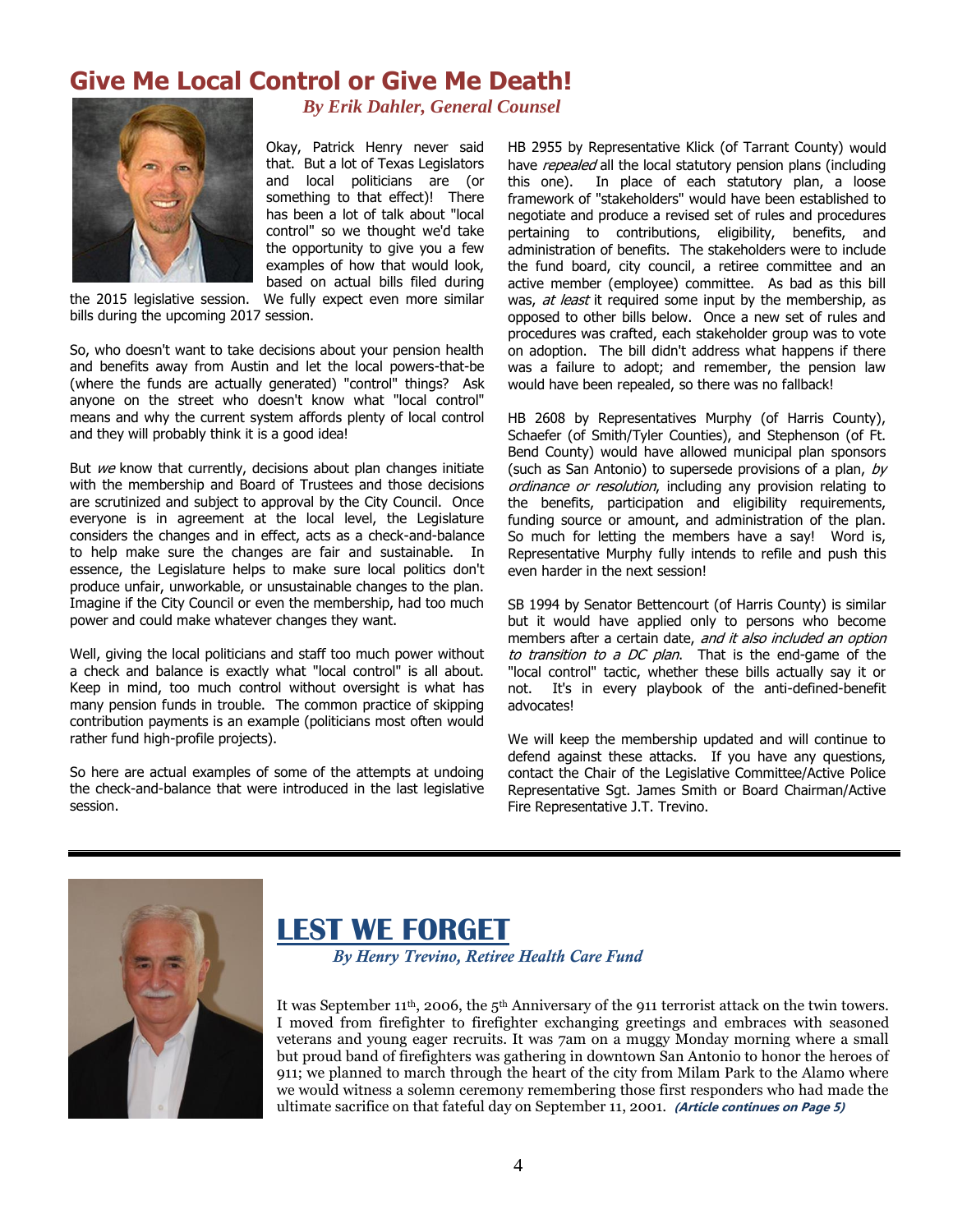# **LEST WE FORGET (Continued from Page 4)**

Our brothers from the SAPD led the way, clearing the streets and halting traffic for our memorial. As we passed the intersections the police officers saluted the flags and stood silently at attention. Local 624's Honor Guard and the Pipe and Drum Brigade, followed dressed in their splendid uniforms. Next in line were our Antique Coast Fire Truck and another vintage pumper with veteran firefighters proudly riding the tailboard of the pumpers. Finally, a contingent of over 100 firefighters in dress uniforms followed the Fire Department entourage. Many of the San Antonio Firefighters and First Responders following in the parade were augmented by first responders from other surrounding towns and cities.

The solemn procession slowly marched down Houston Street. The Drums of the Fire Brigade beat out a slow and deliberated cadence. As we passed, citizens began filling the sidewalks. The canyon formed by the buildings of downtown San Antonio was filled with the magnificent sound of the bagpipes. As the memorial dirge proceeded, the somber music of the bagpipes reverberated against the tall buildings. Business owners, patrons, workers and visitors were drawn outside. It was all too obvious what this procession was all about. The citizens stood in reverent silence; some removed their hats, others saluted or held their hands over their heart. Some cheered or cried out sincere thanks.

For those of us who marched in the parade, our souls filled with pride; at the same time our hearts felt the sorrow of the great loss. The deliberate drumbeat and the soulful sound of the pipes reminded us of the service and the sacrifice that defines our noble profession. My mind wandered to the terrible events on that fateful day. When the two towers were hit by terrorists, our country was plunged into a depth of despair and depression that had not been seen in many years. The strike on the towers not only activated, but also united our people to fight a common enemy. I can't remember such patriotism and sense of purpose since the years of the Second World War. It made me very sad at the great loss of life, but at the same time very proud to be an American.

That fateful day and some of the days that followed, I was so choked up that I found it hard to talk to anyone about events of that day. I kept thinking about the many, many firefighters, police officers and rescue personnel who rushed up the stairs to help the injured and assist in evacuating the buildings. I had climbed fire escapes in multi-story buildings many times and I knew full well what they were feeling. Hundreds of good young men and women desperately trying to do their jobs only to have a massive building collapse, extinguishing their young lives and burying them under tons of debris. The dastardly and depraved act on September 11 so affected me as a retired firefighter that I was in a daze for days. Our nation, likewise, suffered emotionally as it assessed the events of that awful day.

Our leaders of the United States, the leaders of New York and every other city in our great nation stood together in trying to make sense of our tragedy. The people were united and retribution was decisively extracted. Fire and rescue teams from throughout the country were sent to assist in rescue and recovery efforts. The San Antonio Fire Department assisted by sending a rescue team to this horrific scene.

The year 2001 can be considered a tragic year because of the great loss of life of so many innocent people. However, 2001 was also a good year in that it brought out the best in people. Unity, courtesies, respect, helpfulness and a sincere concern for fellow Americans were abundant and could readily be seen and felt in our everyday life. When collections were taken up at street corners, our citizens couldn't give enough. They dug deep into their pockets and sometimes gave more than they could really afford. Gold rings, watches, religious medals, silver and gold chains and some gold coins were put in the boots of firefighters who were taking up collections at street corners.

During the walk from Milam Square to the Alamo, people along the sidewalks clapped and cheered as the procession of firefighters passed. I thought to myself what an impression we could have made with two or three times the number of firefighters. How fitting it would have been if all off duty firefighters had participated in this memorial. It could have been a tremendous show of respect and an honor to all our fallen brothers and sisters. It would have also shown the unity of our extended Firefighting family.

I congratulate the Members of the Firefighters Benevolent Fund and all other firefighters for coordinating and putting this event together. It raised the stature of the Firefighters in the eyes and hearts of the citizens that watched us pass.

Now more than ever we should be united. We should be proud of our work as Firefighters, Police Officers, Paramedics and First Responders. Let's stand together and never forget our brothers who gave their all in defense of humanity. We must forever continue to be unified and remember those who came before us and laid the ground work for our proud and noble professions.

We will never forget.

Fraternally, Henry Trevino